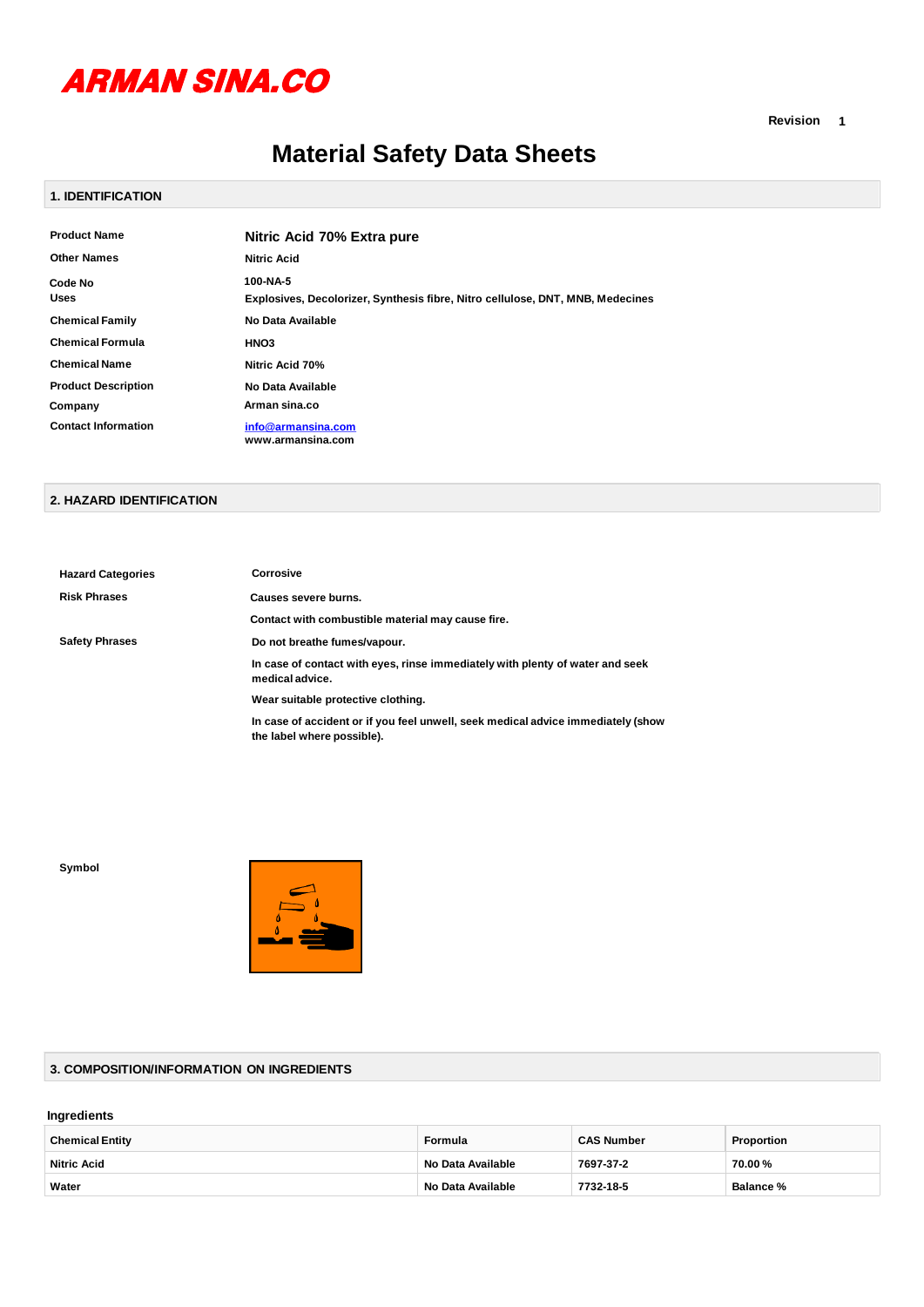# **4. FIRST AID MEASURES**

# **Description of necessary measures according to routes of exposure**

| Swallowed                                           | Immediately rinse mouth with water. If swallowed, do NOT induce vomiting. Give a glass of water. Seek immediate<br>medical assistance.                                                                                                                                                                                                                                                                                                                                                                                                                                                                                                                                                   |
|-----------------------------------------------------|------------------------------------------------------------------------------------------------------------------------------------------------------------------------------------------------------------------------------------------------------------------------------------------------------------------------------------------------------------------------------------------------------------------------------------------------------------------------------------------------------------------------------------------------------------------------------------------------------------------------------------------------------------------------------------------|
| Eye                                                 | Immediately flush eyes with plenty of water for at least 15 minutes while holding eyelids open. Take care not to rinse<br>contaminated water into the non-affected eye. Seek immediate medical attention.                                                                                                                                                                                                                                                                                                                                                                                                                                                                                |
| <b>Skin</b>                                         | Remove contaminated clothing. Immediately flush affected area with plenty of water for at least 15 minutes. Seek<br>immediate medical attention. Wash clothing before reuse. Thoroughly clean or destroy contaminated shoes.                                                                                                                                                                                                                                                                                                                                                                                                                                                             |
| Inhaled                                             | Remove victim from exposure to fresh air. If not breathing, give artificial respiration. If breathing is difficult, give                                                                                                                                                                                                                                                                                                                                                                                                                                                                                                                                                                 |
|                                                     | oxygen. Do NOT use mouth to mouth method. Induce artificial respiration with the aid of a pocket mask equipped<br>with a one way valve or other proper respiratory medical device. Seek medical attention immediately.                                                                                                                                                                                                                                                                                                                                                                                                                                                                   |
| <b>Advice to Doctor</b>                             | Treat symptomatically based on judgement of doctor and individual reactions of patient.<br>Causes severe burns.<br>Material is destructive to tissues of the mucous membranes and upper respiratory tract, eyes and skin.<br>Inhalation may provoke the following symptoms: spasm, inflammation and edema of the bronchi.<br>Symptoms and signs of poisoning are: burning sensation, cough, wheezing, laryngitis, shortness of breath,<br>headache, nausea, vomiting, pulmonary edema.<br>Effects may be delayed.<br>Large doses may cause conversion of hemoglobin to methemoglobin, producing cyanosis, marked fall in blood<br>pressure leading to collapse, coma and possibly death. |
| <b>Medical Conditions Aggravated</b><br>by Exposure | No Data Available                                                                                                                                                                                                                                                                                                                                                                                                                                                                                                                                                                                                                                                                        |

# **5. FIRE FIGHTING MEASURES**

| <b>General Measures</b>                           | Clear fire area of all non-emergency personnel.<br>Stay upwind.<br>Keep out of low areas.<br>Eliminate ignition sources.<br>Move fire exposed containers from fire area if it can be done without risk.                                                                                                         |
|---------------------------------------------------|-----------------------------------------------------------------------------------------------------------------------------------------------------------------------------------------------------------------------------------------------------------------------------------------------------------------|
| <b>Flammability Conditions</b>                    | Product is a non-flammable liquid.                                                                                                                                                                                                                                                                              |
| <b>Extinguishing Media</b>                        | Water spray, alcohol resistant foam, dry chemical or carbon dioxide. Use water spray to cool unopened containers.<br>Cool containers exposed to flames with water until well after the fire is out.                                                                                                             |
| <b>Fire and Explosion Hazard</b>                  | OXIDIZING! Contact with combustible material may cause fire. These substances will accelerate burning when<br>involved in a fire.<br>Some will react explosively with hydrocarbons (fuels).<br>Some may decompose explosively when heated or involved in a fire.<br>Runoff may create fire or explosion hazard. |
| <b>Hazardous Products of</b><br><b>Combustion</b> | Fire may produce irritating, corrosive and/or toxic gases.                                                                                                                                                                                                                                                      |
| <b>Special Fire Fighting Instructions</b>         | Do NOT allow fire fighting water to reach waterways, drains or sewers. Store fire fighting water for treatment.                                                                                                                                                                                                 |
| <b>Personal Protective Equipment</b>              | Fire fighters should wear a positive-pressure self-contained breathing apparatus (SCBA) and protective fire fighting<br>clothing (includes fire fighting helmet, coat, trousers, boots and gloves) or chemical splash suit.                                                                                     |
| <b>Flash Point</b>                                | No Data Available                                                                                                                                                                                                                                                                                               |
| <b>Lower Explosion Limit</b>                      | No Data Available                                                                                                                                                                                                                                                                                               |
| <b>Upper Explosion Limit</b>                      | No Data Available                                                                                                                                                                                                                                                                                               |
| <b>Auto Ignition Temperature</b>                  | No Data Available                                                                                                                                                                                                                                                                                               |
| <b>Hazchem Code</b>                               | 2R                                                                                                                                                                                                                                                                                                              |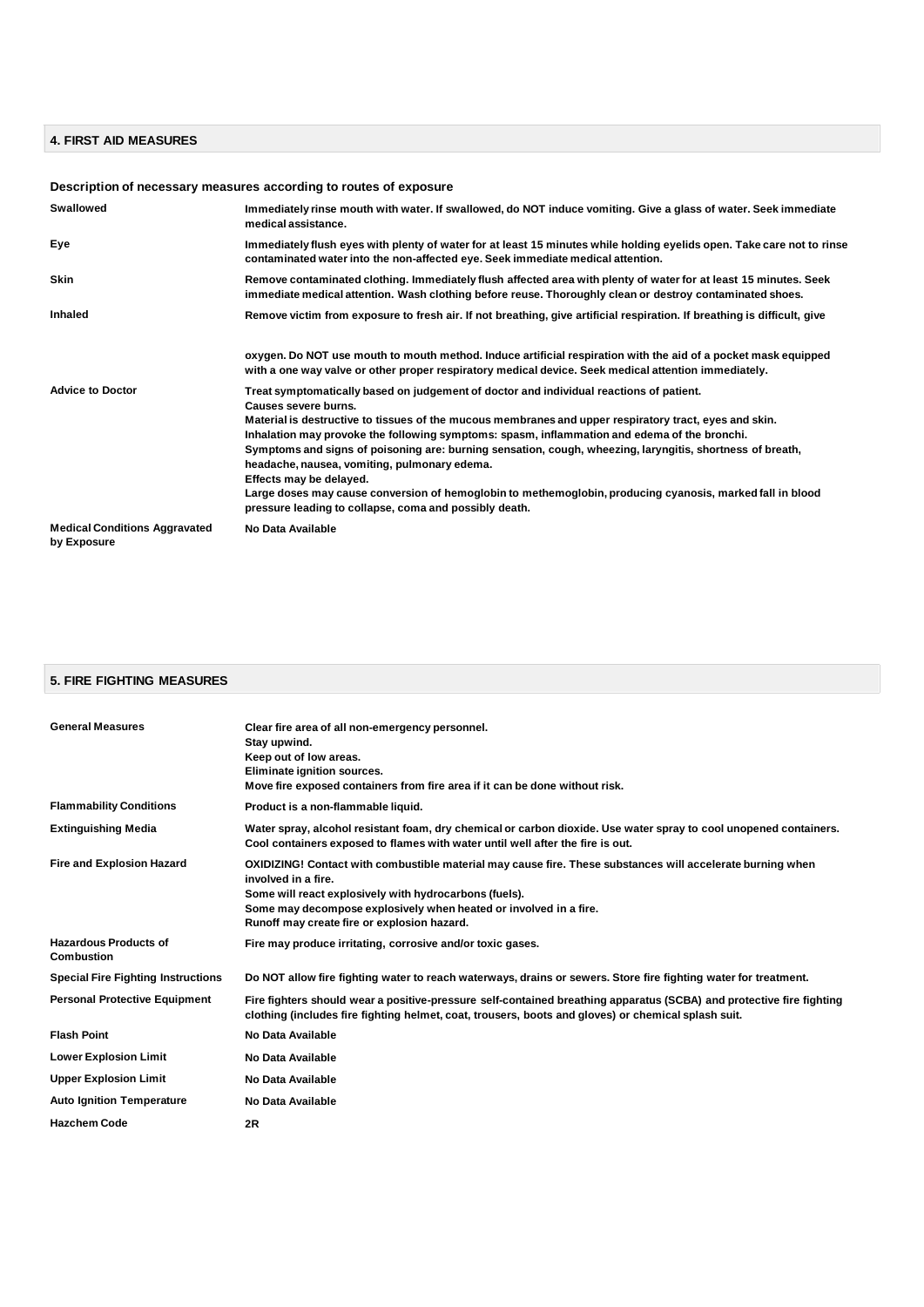# **6. ACCIDENTAL RELEASE MEASURES**

| <b>General Response Procedure</b>                     | Eliminate all sources of ignition.<br>Avoid accidents, clean up immediately.<br>Increase ventilation. Ventilate closed spaces before entering them.<br>Avoid walking through spilled product as it is slippery when spilled.<br>Use clean, non-sparking tools and equipment.<br>Keep upwind.<br>Keep out of low areas.<br>Keep combustibles (wood, paper, oil, etc.) away from spilled material. |
|-------------------------------------------------------|--------------------------------------------------------------------------------------------------------------------------------------------------------------------------------------------------------------------------------------------------------------------------------------------------------------------------------------------------------------------------------------------------|
| <b>Clean Up Procedures</b>                            | Dike far ahead of spill for later disposal. Soak up spilled product using absorbent non-combustible material such as<br>sand or soil. Avoid using sawdust or cellulose. When saturated, collect the material and transfer to a suitable,<br>labelled chemical waste container and dispose of promptly as hazardous waste. Never return spills to original<br>containers for re-use.              |
| Containment                                           | Stop leak if safe to do so.                                                                                                                                                                                                                                                                                                                                                                      |
| <b>Decontamination</b>                                | Neutralize spill area and washings with soda ash or lime.                                                                                                                                                                                                                                                                                                                                        |
| <b>Environmental Precautionary</b><br><b>Measures</b> | Do not allow product to reach drains, sewers or waterways. If product does enter a waterway, advise the<br><b>Environmental Protection Authority or your local Waste Authority.</b>                                                                                                                                                                                                              |
| <b>Evacuation Criteria</b>                            | Evacuate all unnecessary personnel.                                                                                                                                                                                                                                                                                                                                                              |
|                                                       | Personal Precautionary Measures Personnel involved in the clean up should wear full protective clothing as listed in section 8.                                                                                                                                                                                                                                                                  |

#### **7. HANDLING AND STORAGE**

| <b>Handling</b> | Ensure an eye bath and safety shower are available and ready for use.                                       |
|-----------------|-------------------------------------------------------------------------------------------------------------|
|                 | Observe good personal hygiene practices and recommended procedures. Wash thoroughly after handling.         |
|                 | Take precautionary measures against static discharges by bonding and grounding equipment.                   |
|                 | Avoid contact with eyes, skin and clothing.                                                                 |
|                 | Do not inhale product vapours.                                                                              |
|                 | Avoid prolonged or repeated exposure.                                                                       |
|                 | Keep away from clothing and other combustible materials.                                                    |
|                 | Do not taste or swallow.                                                                                    |
|                 | Do not eat, drink or smoke when using the product.                                                          |
|                 | Use caution when combining with water; DO NOT add water to acid, ALWAYS add acid to water while stirring to |
|                 | prevent release of heat, steam and fumes.                                                                   |
| Storage         | Store in a cool, dry, well-ventilated area.                                                                 |
|                 | Keep containers tightly closed when not in use.                                                             |
|                 | Inspect regularly for deficiencies such as damage or leaks.                                                 |
|                 | Protect against physical damage.                                                                            |
|                 | Store away from incompatible materials as listed in section 10.                                             |
|                 | Keep away from heat and sources of ignition.                                                                |
|                 | Do not store near combustible materials.                                                                    |
|                 | This product has a UN classification of 2031, Dangerous Goods Class 8 (Corrosive), and Subsidiary Risk 5.1  |
|                 | (Oxidiser) according to the Australian Code for the Transport of Dangerous Goods By Road by Road and Rail.  |
| Container       | Store in original packaging as approved by manufacturer.                                                    |
|                 | Do not store in metal containers.                                                                           |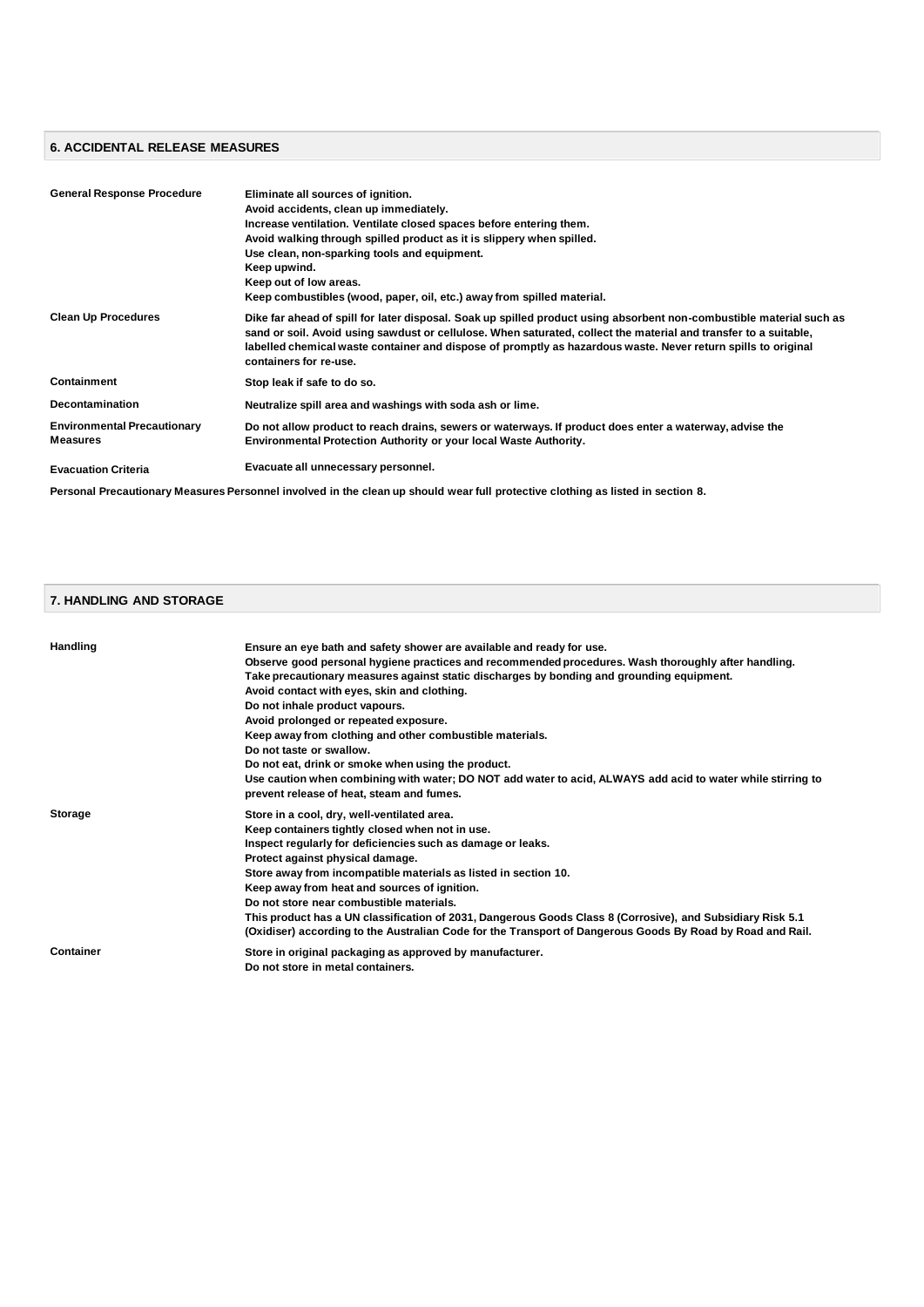#### **8. EXPOSURE CONTROLS / PERSONAL PROTECTION**

| General                              | The following exposure standard has been established by The Australian Safety and Compensation Council (ASCC);<br>Product Name: Nitric Acid. CAS number: 7697-37-2 TWA = 2ppm (5.2mg/m3) STEL = 4ppm (10mg/m3)                                                                                                                                                                                                                                  |
|--------------------------------------|-------------------------------------------------------------------------------------------------------------------------------------------------------------------------------------------------------------------------------------------------------------------------------------------------------------------------------------------------------------------------------------------------------------------------------------------------|
|                                      | NOTE: The exposure value at the TWA is the average airborne concentration of a particular substance when<br>calculated over a normal 8 hour working day for a 5 day working week. Peak limitation is a ceiling concentration<br>which should not be exceeded over a measurement period which should be as short as possible but not exceeding<br>15 minutes.                                                                                    |
|                                      | These exposure standards are quides to be used in the control of occupational health hazards. All atmospheric<br>contamination should be kept to as low a level as is workable. These exposure standards should not be used as fine<br>dividing lines between safe and dangerous concentrations of chemicals. They are not a measure of relative toxicity.                                                                                      |
| <b>Exposure Limits</b>               | No Data Available                                                                                                                                                                                                                                                                                                                                                                                                                               |
| <b>Biological Limits</b>             | No information available on biological limit values for this product.                                                                                                                                                                                                                                                                                                                                                                           |
| <b>Engineering Measures</b>          | A system of local and/or general exhaust is recommended to keep employee exposures as low as possible. Local<br>exhaust ventilation is generally preferred because it can control the emissions of the contaminant at its source,<br>preventing dispersion of it into the general work area. Adequate ventilation should be provided so that exposure limits<br>are not exceeded.                                                               |
| <b>Personal Protection Equipment</b> | RESPIRATOR: Where risk shows air purifying respirators are appropriate, use a full face respirator with multi purpose<br>type ABEK respirator cartridges (AS1715/1716).<br>EYES: Tightly fitting safety goggles with face shield. (AS1336/1337).<br>HANDS: Elbow length impervious gloves (AS2161).<br>CLOTHING: Chemical-resistant coveralls, splash apron and safety footwear (AS3765/2210).                                                  |
| <b>Work Hygienic Practices</b>       | Provide eyewash station and safety shower.<br>Keep from contact with clothing and other combustible materials.<br>Remove and wash contaminated clothing promptly.<br>Always observe good personal hygiene measures, such as washing after handling the material and before eating,<br>drinking, and/or smoking.<br>Routinely wash work clothing and protective equipment to remove contaminants.<br>Launder contaminated clothing before reuse. |

#### **9. PHYSICAL AND CHEMICAL PROPERTIES**

| <b>Physical State</b>            | Liquid                     |
|----------------------------------|----------------------------|
| Appearance                       | Liquid                     |
| Odour                            | Irritating                 |
| Colour                           | Colourless or light yellow |
| рH                               | $<$ 1                      |
| <b>Vapour Pressure</b>           | No Data Available          |
| <b>Relative Vapour Density</b>   | 2.2                        |
| <b>Boiling Point</b>             | 122°C                      |
| <b>Melting Point</b>             | $-41^{\circ}C$             |
| <b>Freezing Point</b>            | No Data Available          |
| <b>Solubility</b>                | <b>Completely Soluble</b>  |
| <b>Specific Gravity</b>          | No Data Available          |
| <b>Flash Point</b>               | No Data Available          |
| <b>Auto Ignition Temp</b>        | No Data Available          |
| <b>Evaporation Rate</b>          | No Data Available          |
| <b>Bulk Density</b>              | No Data Available          |
| <b>Corrosion Rate</b>            | No Data Available          |
| <b>Decomposition Temperature</b> | No Data Available          |
| <b>Density</b>                   | 1.41 g/cm3                 |
| <b>Specific Heat</b>             | No Data Available          |
| <b>Molecular Weight</b>          | 63.01                      |
| <b>Net Propellant Weight</b>     | No Data Available          |
|                                  |                            |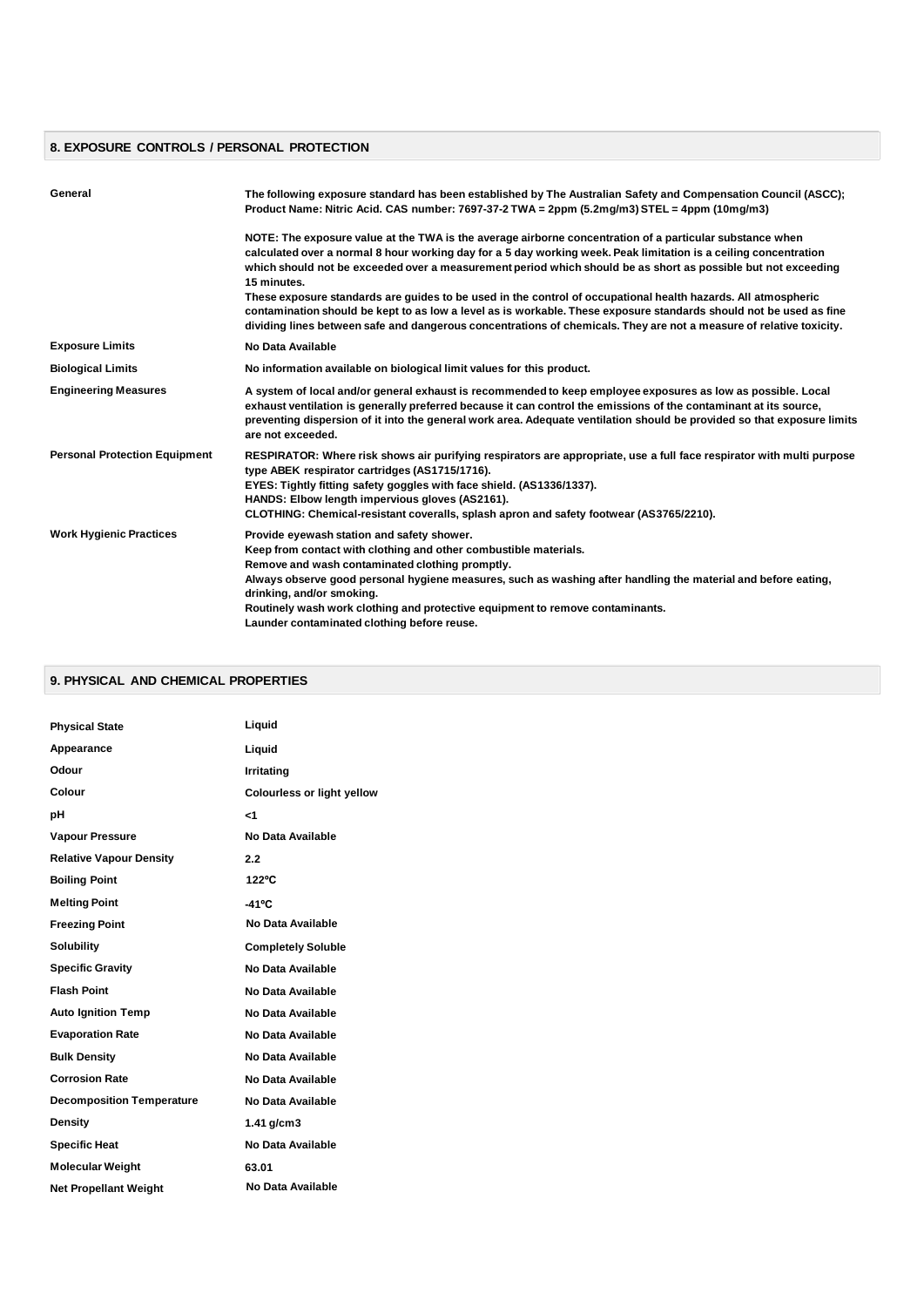| <b>Octanol Water Coefficient</b>                                                   | No Data Available                                                                                                                                                                                                                                                                                               |
|------------------------------------------------------------------------------------|-----------------------------------------------------------------------------------------------------------------------------------------------------------------------------------------------------------------------------------------------------------------------------------------------------------------|
| <b>Particle Size</b>                                                               | No Data Available                                                                                                                                                                                                                                                                                               |
| <b>Partition Coefficient</b>                                                       | No Data Available                                                                                                                                                                                                                                                                                               |
| <b>Saturated Vapour Concentration</b>                                              | No Data Available                                                                                                                                                                                                                                                                                               |
| <b>Vapour Temperature</b>                                                          | No Data Available                                                                                                                                                                                                                                                                                               |
| <b>Viscosity</b>                                                                   | No Data Available                                                                                                                                                                                                                                                                                               |
| <b>Volatile Percent</b>                                                            | No Data Available                                                                                                                                                                                                                                                                                               |
| <b>VOC Volume</b>                                                                  | No Data Available                                                                                                                                                                                                                                                                                               |
| <b>Additional Characteristics</b>                                                  | Odour threshold: 0.29ppm<br>Melting / freezing point: -29.1 as 65%; -35.9 as 68%; -41.0 as 70%<br>Initial boiling point range: 119.6 as 65%; 120.05 as 68%; 119.9 as 70%<br>Vapour Pressue: 3.0mmHG, 4.0hPa, as 70%                                                                                             |
| <b>Potential for Dust Explosion</b>                                                | Product is a liquid.                                                                                                                                                                                                                                                                                            |
| <b>Fast or Intensely Burning</b><br><b>Characteristics</b>                         | OXIDIZING! Contact with combustible material may cause fire. These substances will accelerate burning when<br>involved in a fire.<br>Some will react explosively with hydrocarbons (fuels).<br>Some may decompose explosively when heated or involved in a fire.<br>Runoff may create fire or explosion hazard. |
| <b>Flame Propagation or Burning</b><br><b>Rate of Solid Materials</b>              | No Data Available                                                                                                                                                                                                                                                                                               |
| <b>Non-Flammables That Could</b><br><b>Contribute Unusual Hazards to a</b><br>Fire | No Data Available                                                                                                                                                                                                                                                                                               |
| <b>Properties That May Initiate or</b><br><b>Contribute to Fire Intensity</b>      | No Data Available                                                                                                                                                                                                                                                                                               |
| <b>Reactions That Release Gases or No Data Available</b><br><b>Vapours</b>         |                                                                                                                                                                                                                                                                                                                 |
| <b>Release of Invisible Flammable</b><br><b>Vapours and Gases</b>                  | No Data Available                                                                                                                                                                                                                                                                                               |

# **10. STABILITY AND REACTIVITY**

| <b>General Information</b>                        | Strong oxidiser.<br>Non Flammable liquid.                                                                                                                                                                                            |
|---------------------------------------------------|--------------------------------------------------------------------------------------------------------------------------------------------------------------------------------------------------------------------------------------|
| <b>Chemical Stability</b>                         | Decomposes on heating.<br>Material is stable under normal conditions.                                                                                                                                                                |
| <b>Conditions to Avoid</b>                        | Reacts violently with strong alkaline substances.<br>This product may react with reducing agents.<br>Do not mix with other chemicals.<br>Avoid heat.<br><b>Exposure to light.</b>                                                    |
| <b>Materials to Avoid</b>                         | Incompatible with bases. Alcohols. Combustible material. This product may react with reducing agents.<br>May be corrosive to metals.<br>On contact with water an exothermic reaction may occur emitting steam, heat and toxic fumes. |
| <b>Hazardous Decomposition</b><br><b>Products</b> | Nitrogen oxides (NOx). May decompose upon heating to produce corrosive and/or toxic fumes.                                                                                                                                           |
| <b>Hazardous Polymerisation</b>                   | Hazardous polymerization does not occur                                                                                                                                                                                              |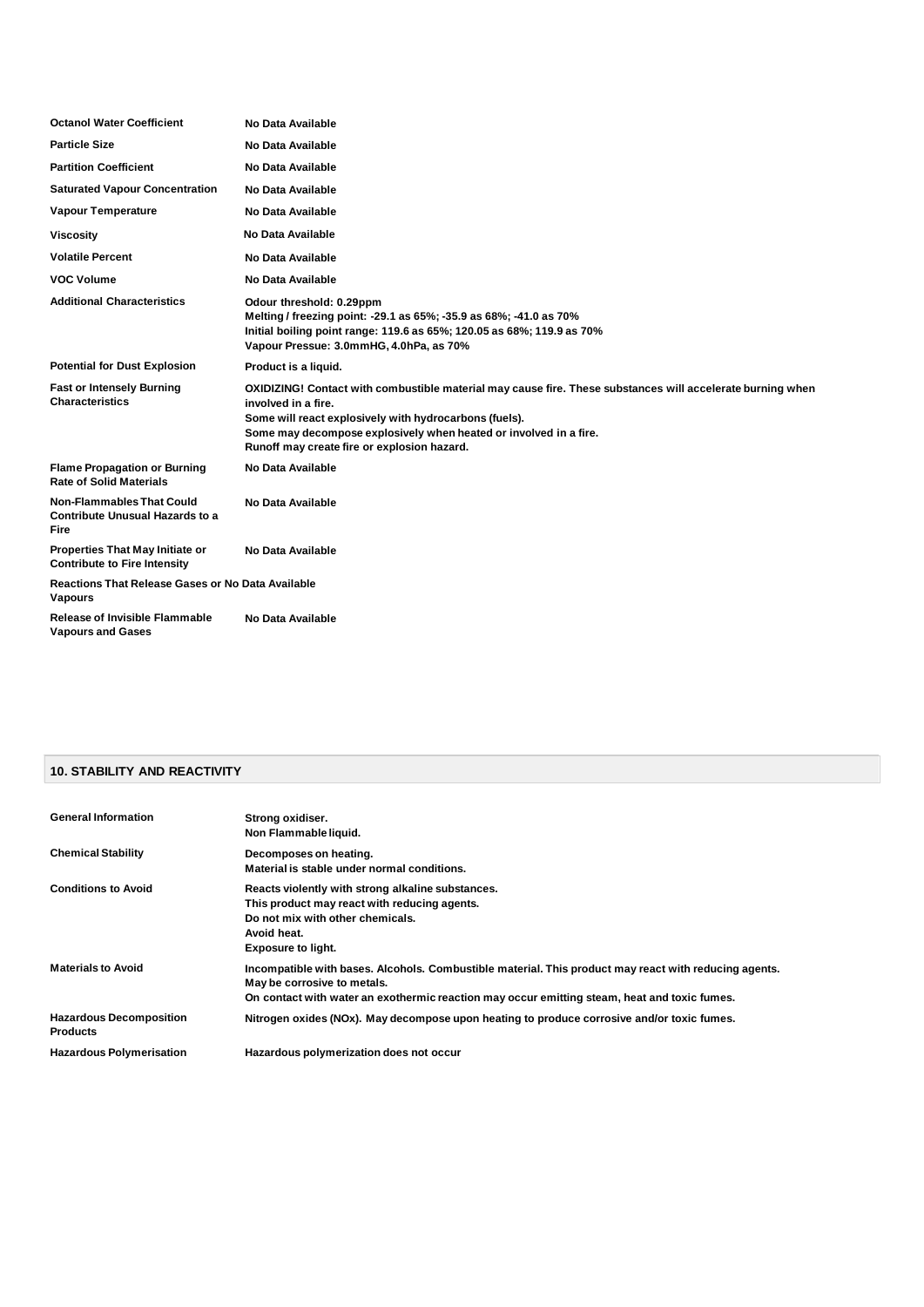# **11. TOXICOLOGICAL INFORMATION**

| <b>General Information</b> | Inhalation LC50 Rat 4 hrs: 67 ppm<br>Acute Inhalation LC50 Rat: 65 mg/l 4.00 Hoursd<br>Acute Inhalation LC50 Rat: 96.3 mg/l estimated                                                                                                         |
|----------------------------|-----------------------------------------------------------------------------------------------------------------------------------------------------------------------------------------------------------------------------------------------|
|                            | Acute effects: Strongly corrosive. May cause deep tissue damage. Vapors are corrosive. After some hours, injured<br>persons may develop serious shortness of breath and lung edema.                                                           |
|                            | Symptoms and signs of poisoning are: burning sensation, cough, wheezing, laryngitis, shortness of breath,<br>headache, nausea, vomiting, pulmonary edema.                                                                                     |
|                            | Large doses may cause conversion of hemoglobin to methemoglobin, producing cyanosis, marked fall in blood<br>pressure leading to collapse, coma and possibly death.                                                                           |
|                            | Symptoms may be delayed.                                                                                                                                                                                                                      |
| Eyelrritant                | Causes severe burns. Material is destructive to tissues of the eyes and skin.                                                                                                                                                                 |
| Ingestion                  | Causes severe burns. Material is destructive to tissues of the mucous membranes. Symptoms and signs of<br>poisoning are: burning sensation, cough, wheezing, laryngitis, shortness of breath, headache, nausea, vomiting,<br>pulmonary edema. |
| Inhalation                 | Causes severe burns. Material is destructive to tissues of the mucous membranes and upper respiratory tract.<br>Inhalation may provoke the following symptoms: spasm, inflammation and edema of the bronchi.                                  |
| <b>Skinlrritant</b>        | Causes severe burns. Material is destructive to skin.                                                                                                                                                                                         |
| <b>Carcinogen Category</b> | No Data Available                                                                                                                                                                                                                             |

## **12. ECOLOGICAL INFORMATION**

| <b>Ecotoxicity</b>               | Fish: LC50 48hr: Asterias rubens / Starfish: 100 ~ 300 mg/L                                                |  |
|----------------------------------|------------------------------------------------------------------------------------------------------------|--|
|                                  | The product may affect the acidity (pH-factor) in water with risk of harmful effects to aguatic organisms. |  |
| Persistence/Degradability        | log Kow - 2.3 (25 deg C)<br><b>Expected to be readily biodegradable</b>                                    |  |
| <b>Mobility</b>                  | No Data Available                                                                                          |  |
| <b>Environmental Fate</b>        | Do NOT let product reach waterways, drains and sewers.                                                     |  |
| <b>Bioaccumulation Potential</b> | No Data Available                                                                                          |  |
| <b>Environmental Impact</b>      | No Data Available                                                                                          |  |

# **13. DISPOSAL CONSIDERATIONS**

| <b>General Information</b>               | Dispose of in accordance with all local regulations.<br>All empty packaging should be disposed of in accordance with Local Regulations or<br>recycled/reconditioned at an approved facility.                                                 |
|------------------------------------------|----------------------------------------------------------------------------------------------------------------------------------------------------------------------------------------------------------------------------------------------|
| <b>Special Precautions for Land Fill</b> | Contact a specialist disposal company or the local waste regulator for advice.<br>Incinerate at an approved site following all local regulations.<br>Waste codes D002: Waste Corrosive material [pH <= 2 or = > 12.5, or corrosive to steel] |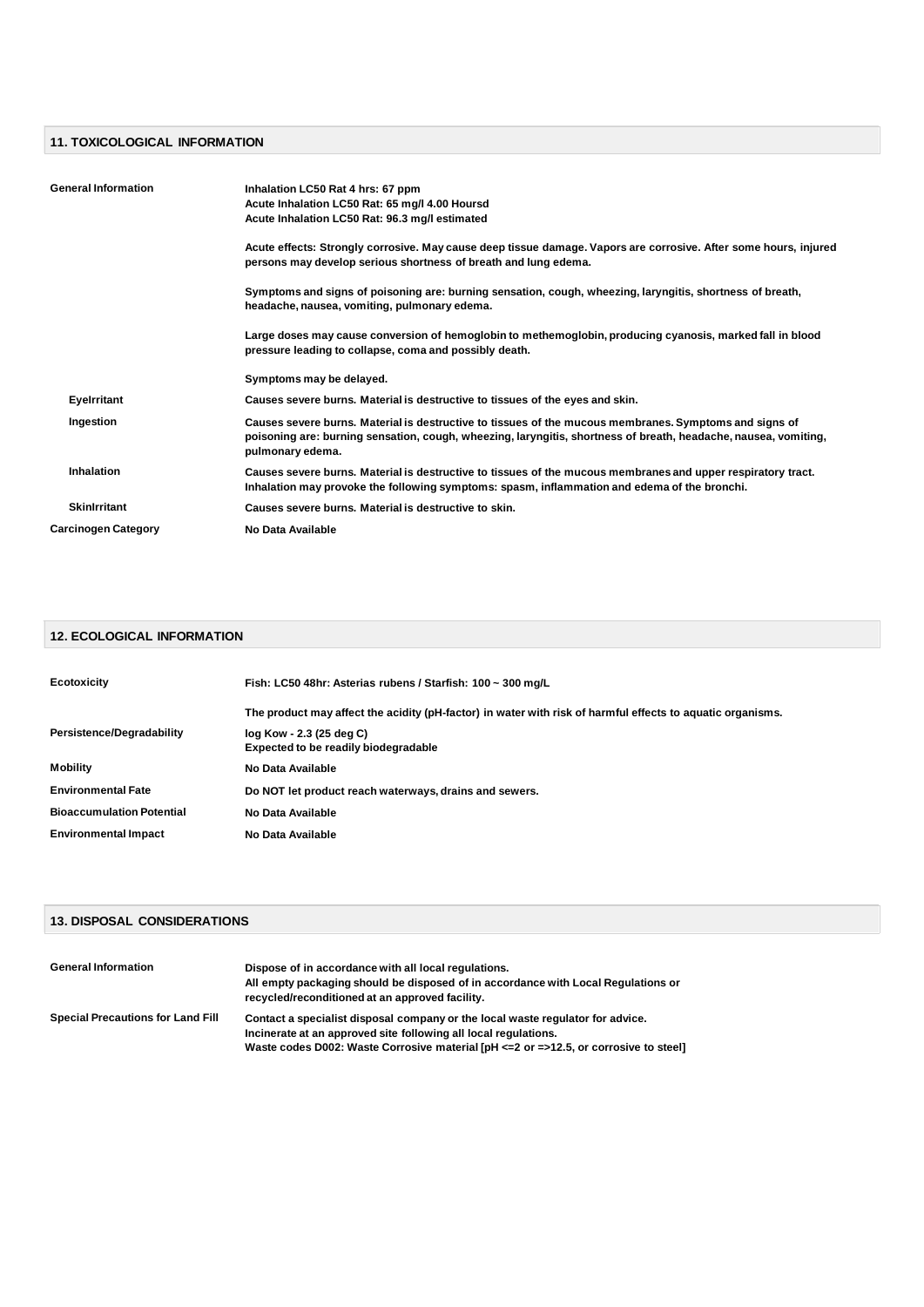#### **14. TRANSPORT INFORMATION**

#### **Land Transport**

| <b>Proper Shipping Name</b>  | NITRIC ACID other than red fuming, with at least 65% but not more than 70% nitric acid |
|------------------------------|----------------------------------------------------------------------------------------|
| <b>Class</b>                 | <b>8 Corrosive Substances</b>                                                          |
| <b>Subsidiary Risk(s)</b>    | <b>5.1 Oxidising Substances</b>                                                        |
| <b>ERG</b>                   | 157 Substances - Toxic and/or Corrosive (Non-Combustible / Water-Sensitive)            |
| <b>UN Number</b>             | 2031                                                                                   |
| Hazchem                      | 2R                                                                                     |
| Pack Group                   | Ш                                                                                      |
| <b>Special Provision</b>     | No Data Available                                                                      |
| Sea Transport<br>IMDG        |                                                                                        |
| <b>Proper Shipping Name</b>  | NITRIC ACID other than red fuming, with at least 65% but not more than 70% nitric acid |
| <b>Class</b>                 | <b>8 Corrosive Substances</b>                                                          |
| <b>Subsidiary Risk(s)</b>    | 5.1 Oxidising Substances                                                               |
| <b>UN Number</b>             | 2031                                                                                   |
| Hazchem                      | 2R                                                                                     |
| Pack Group                   | Ш                                                                                      |
| <b>Special Provision</b>     | No Data Available                                                                      |
| <b>EMS</b>                   | FA,SQ                                                                                  |
| <b>Marine Pollutant</b>      | No                                                                                     |
| <b>Air Transport</b><br>IATA |                                                                                        |
| <b>Proper Shipping Name</b>  | NITRIC ACID other than red fuming, with at least 65% but not more than 70% nitric acid |
| Class                        | <b>8 Corrosive Substances</b>                                                          |
| <b>Subsidiary Risk(s)</b>    | 5.1 Oxidising Substances                                                               |
| <b>UN Number</b>             | 2031                                                                                   |
| Hazchem                      | 2R                                                                                     |
| <b>Pack Group</b>            | Ш                                                                                      |
| <b>Special Provision</b>     | A1                                                                                     |
|                              |                                                                                        |

#### **15. OTHER INFORMATION**

**Revision 1**

**Key/Legend < Less Than > Greater Than atm Atmosphere CAS Chemical Abstracts Service (Registry Number) cm Square Centimetres CO2 Carbon Dioxide COD Chemical Oxygen Demand Degrees Celcius**